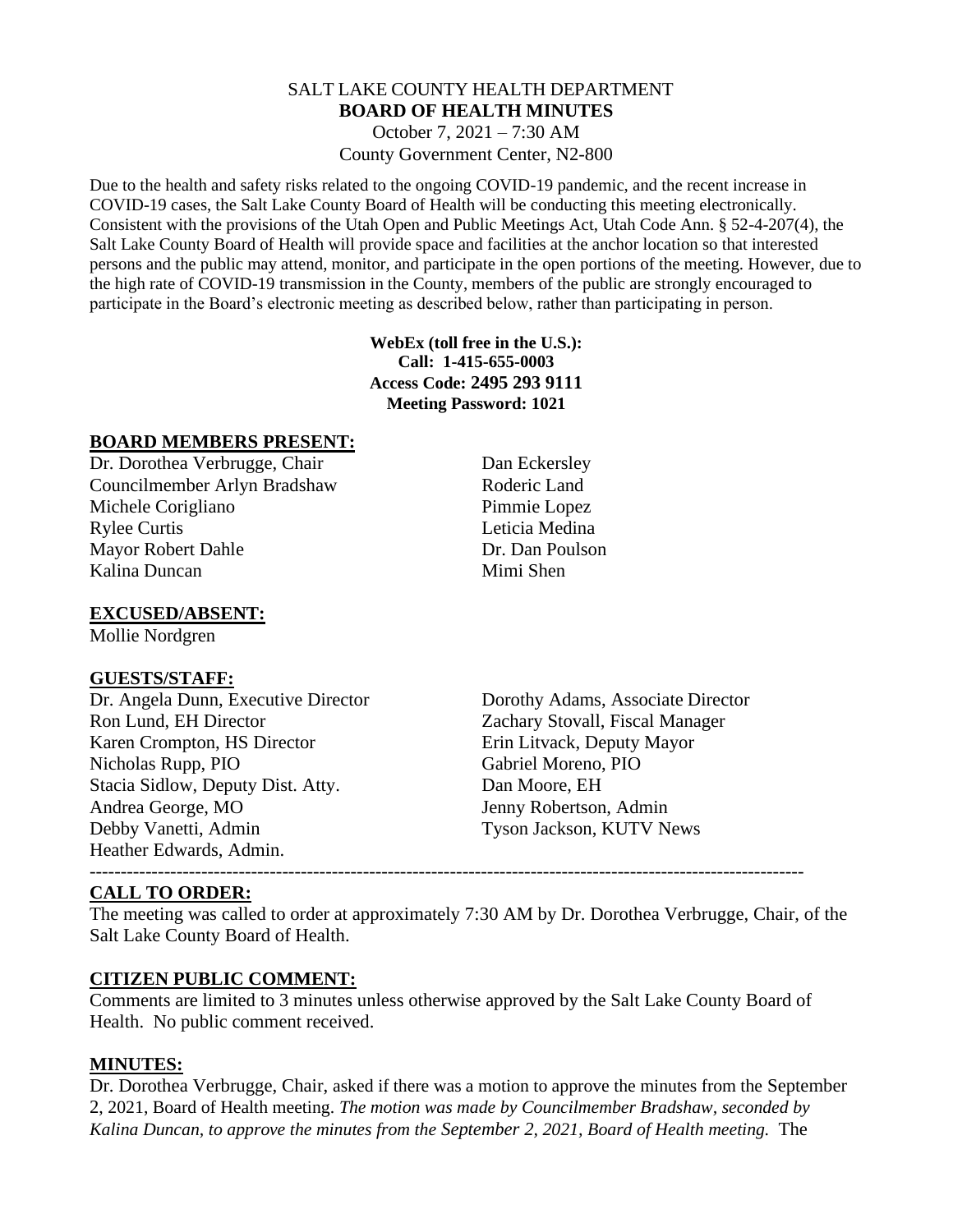Board of Health Minutes October 7, 2021 Page 2

motion passed unanimously, showing that all Board members present voted "Aye." Board member Leticia Medina was not present for the vote.

### **CHAIR'S REPORT:**

#### *Excused Board Members*

Dr. Verbrugge informed the Board that Mollie Nordgren asked to be excused from the meeting today.

### *New Board Members*

Dr. Verbrugge welcomed Dan Eckersley, Pimmie Lopez, and Dr. Dan Poulson to the Board and asked each of them to give a brief background introduction.

# **DIRECTOR***'***S REPORT:**

### *Draft Health Department Organization Chart*

Dr. Angela Dunn informed the Board that the department reorganization plans continue to move forward with the travel clinic moving from the Government Center to the Salt Lake Public Health Center at the end of October, allowing for a renovation of the space to accommodate the new Population Health Division.

For more detailed information, please see a hardcopy of the reorganization chart included in the Board of Health meeting file folder.

# **HEALTH REGULATION #37 TOBACCO RETAILER & ELECTRONIC SMOKING**

**DEVICE:** Ron Lund, Environmental Health Director, asked the Board to open Health Regulation #37, *Tobacco Retailer & Electronic Smoking Device,* for a thirty (30) day public comment period and assign a hearing officer. The department is requesting to repeal the regulation and request a public hearing to receive public comments. Mimi Shen stated that she would serve as the hearing officer. Dr. Verbrugge asked if there was a motion to open Health Regulation #37, for a thirty (30) day public comment period and assign Mimi Shen as the hearing officer. *The motion was made by Rylee Curtis, seconded by Kalina Duncan, to open Health Regulation #8 for public comment and assign Mimi Shen as hearing officer.* The motion passed unanimously, showing that all Board members present voted "Aye." Board member Dr. Dan Poulson was not present for the vote.

Ron gave an overview of the Tobacco Control Program with a Power Point presentation. Slides included:

- Tobacco Retailer and Electronic Smoking Device Regulation
- Action: Request Regulation Appeal
- Tobacco Control & Prevention
- Focus Areas
- Tobacco Retailer Types
- General Tobacco Retailer
- Retail Tobacco Specialty
- Community Location
- Salt Lake County Permits and Requirements
- Compliance Checks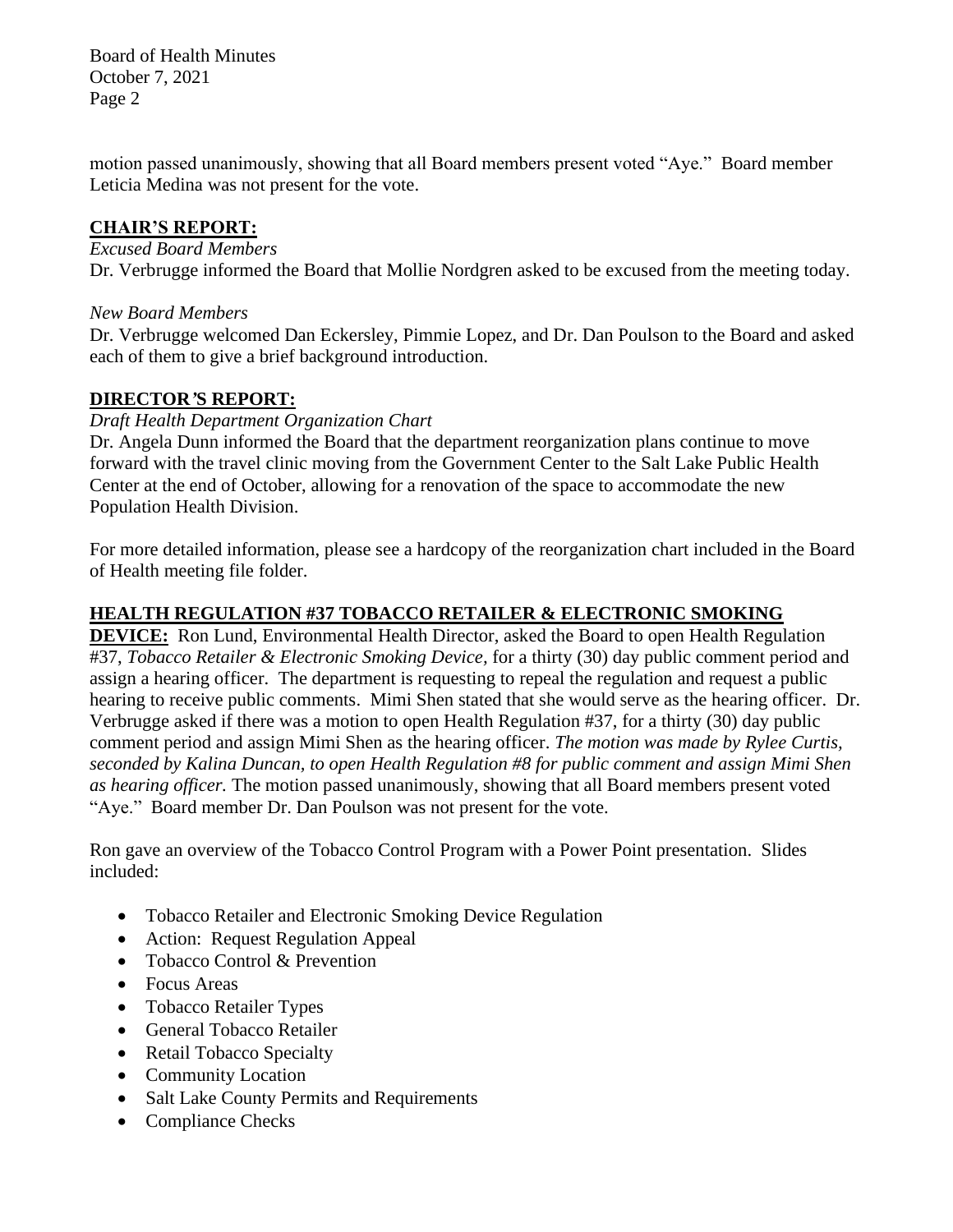Board of Health Minutes October 7, 2021 Page 3

- Compliance Checks (Slide 2)
- Compliance Check Data
- Utah Indoor Clean Air Act (UICAA)
- UICAA (Slide 2)
- Penalties: Criminal
- Penalties: General Tobacco Retailer
- Penalties: Retail Tobacco Specialty Business
- Permit Penalties: Other Permit Violations
- Permit Penalties: Other Permit Violations (Slide 2)

For more detailed information, please see the hardcopy of the regulation, summary of changes, and presentation included in the Board of Health meeting file folder.

# **COVID-19 UPDATE:**

Andrea George, Epidemiologist, reviewed data with a Power Point presentation. Slides included:

- Salt Lake County Confirmed COVID-19 Cases
- Number of Cases by Age Group Last 14 Days
- Hot Spots
- Outbreaks
- Long Term Care Facilities (LTCF) Resident Cases by Vaccination Status
- School Updates
- School Cases
- COVID-19 Case Rates by School Districts
- All Grades
- Hospitalized COVID-19 Cases Ages 0-17, Salt Lake County, UT
- Vaccination Coverage
- COVID-NET Hospitalizations by Month
- Statewide Hospital and ICU Utilization
- 1,088 COVID Deaths in Salt Lake County

Dr. Angela Dunn informed Board members that the 65+ boost dose was authorized, and the department is currently scheduling those appointments at the public health clinics in the valley. She explained that County Government is working with consultants to review the federal mandate requiring employee either be vaccinated or test weekly options, as it relates to the County workforce. She stated that the vaccine approval for 5-11 year old's may be approved in November and the vaccination team is working now to plan for administering those doses. Dr. Dunn reminded the Board that currently the department is providing testing at the Salt Lake Public Health Center and two local schools Monday-Friday.

Dorothy Adams, Associate Director, discussed the use of the Medical Reserve Corp. (MRC) members, both medical and non-medical professionals, in vaccination and testing events, with currently over 600 individuals volunteering. The department will be surveying MRC participants to gain feedback on assisting with the events, and use this information to determine placing volunteers in needed response areas.